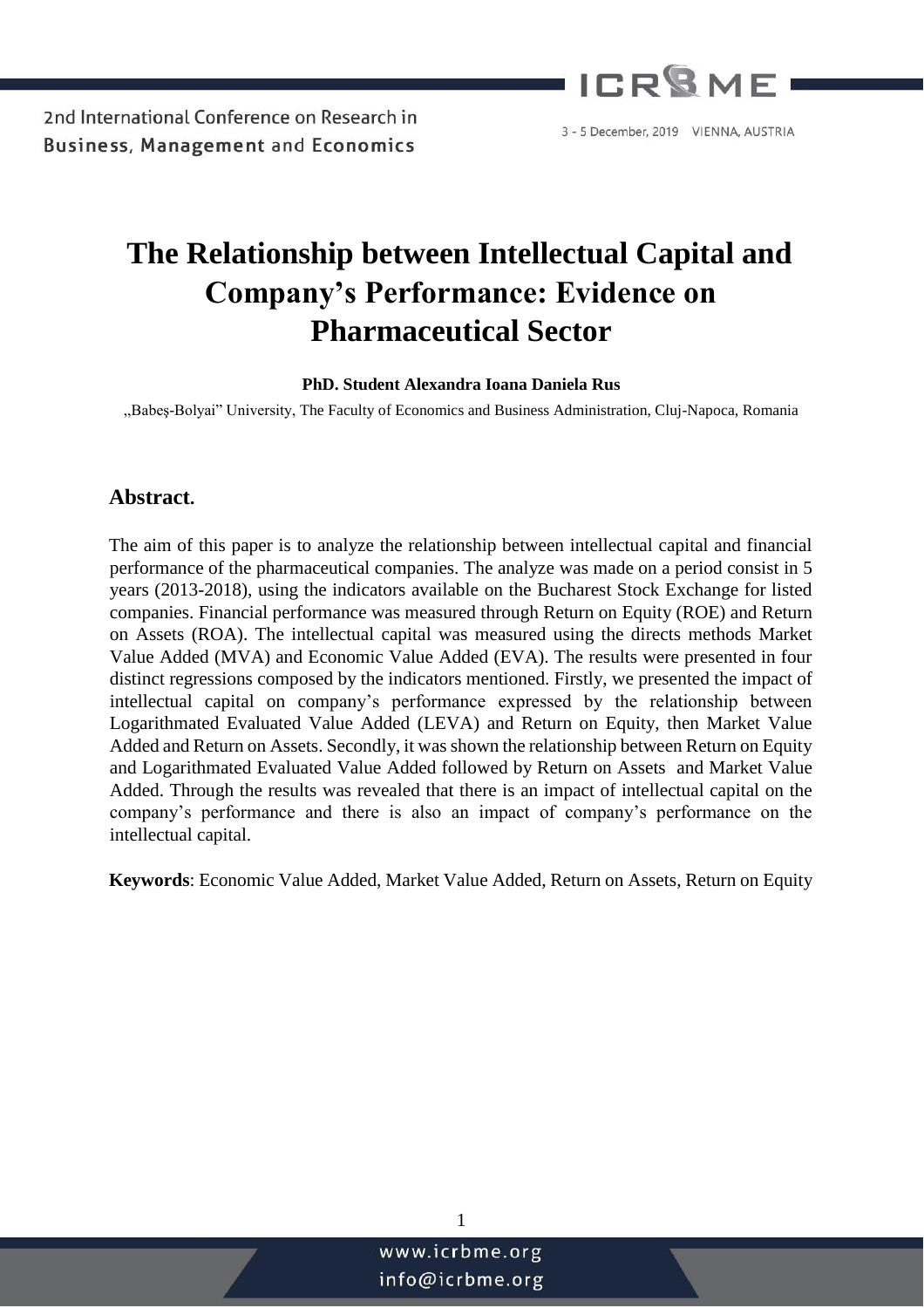

#### 3 - 5 December, 2019 VIENNA, AUSTRIA

#### **1. Introduction**

As we know intellectual capital is one of the most beautiful and interesting form of all existents in literature. It was solid defined for the first time in 1999 by T. Steward, where was said that it is the sum of what every employee knows in a company and can be used to develop his competitive capacity (Steward, 1999). Examining this definition we can say that intellectual capital could be the key in order to each company achieve the success.

Before intellectual capital was defined, it was classified from a non-accounting perspective by K.E.Sveiby in 1997. Sveiby divided intellectual capital into three broad categories as following: employees competences, internal structure and external structure. In the same year Edvinsson and Sveiby, and after one year Bontis and steward (1998), adopt the initial classification but renamed all the three components as: human capital, organizational capital and customer capital (Choong, 2008). Nowadays, the intellectual capital dress three big forms and they are: structural or internal capital, relational capital or external capital and human capital.

#### **2. Literature review**

Intellectual capital can be consider the key for each organization and also for our society. Even if there is no unanimously accepted definition by all specialist, most of them refers to knowledge, intangible assets, intangible value, abilities, experience etc.

As we have mentioned before, the first definition was given by Steward in 1999, and the most recent definitions are given by Sharabati et al., Kristić & Bonić in 2016 who affirm that ,,Intellectual capital consist in those elements of intangible assets that explain the difference between a company's market value and its net book value. It is appreciated as the "excess" of the recognized market value above the company's book value" (Sharabati et al., Kristić & Bonić , 2016). Another recent definition was given by Bukh, Laresen & Mouritsen who said that intellectual capital refers not only to a single component, it is fragile and needs to be approached as a whole set of components elements (Ting & Lean,2009;Amin & Aslam, 2017).

Being such a charged subject we would like to knew if it can be measured, because from all the definitions given to it, we saw that it has a qualitative form than a qualitative one. But, we found out that there are methods and models which can help us in order to measure it. The most useful methods which are also direct are: Economic value added and Market Value Added. Other ones but which measure the quality are Citation- Weightedeva Patents Method and Technology Broker Method. Also we found out that there are some models which helps us to measure it named Generic Models and they are: Balanced Scored-Card, Performance Prism, Knowledge assets map approach. But also if we talk about each company we have to mention that there are models used to measure the intellectual capital to a particularly level and they are: Skandia Navigator, Ericsson's cockpit communicator, Celemi's intangible assets monitor, Ramboll's holistic company model and Bates Gruppen CompanyIQ.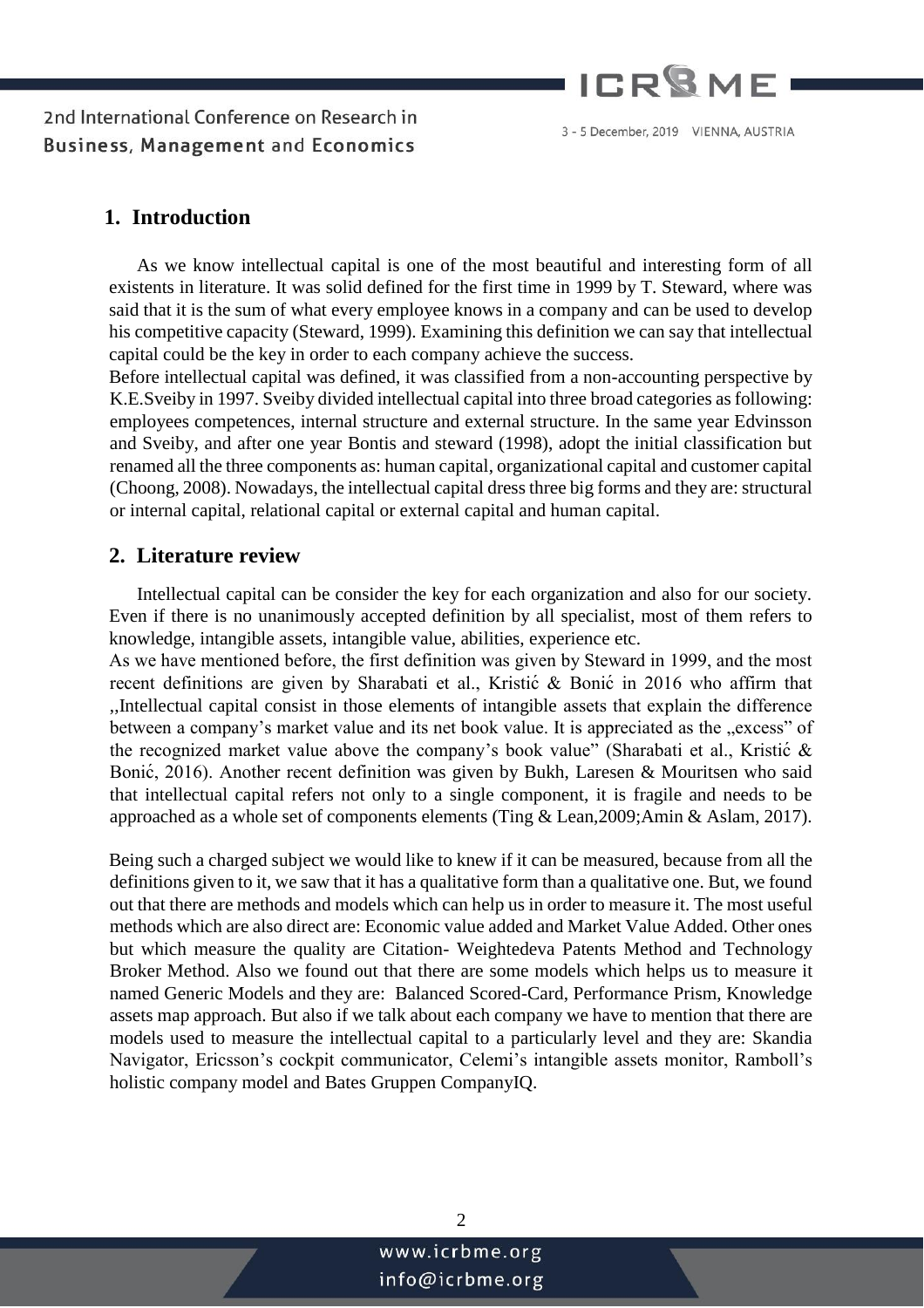

3 - 5 December, 2019 VIENNA, AUSTRIA

So far, we talk about what is the meaning of intellectual capital and if it could be measured. But also we would like to know if there is a relationship between intellectual capital and the company's performance.

The relationship between the intellectual capital and the company's performance determines the managers to search and discover new ways in order to describe and measure the intellectual capital (Burlea, 2003).

The impact of the intellectual capital was discovered in a lot of studies made in a lot of countries. In order to show this impact we choose some article where there is presented the impact and the influence of the intellectual capital on the company's performance.

The effect of the intellectual capital on the value of the company, has been determined by Nuryaman in 2015 through Pulic's Methods, here the return was a latent variable which is a causal relationship between intellectual capital and company's value; in this case was found a positive effect of the intellectual capital through the return (Nuryaman, 2015).

In another interesting study was made on Romania by Gogan(2015) where was investigated the relationship between intellectual capital and the company's performance in four companies where were established four hypothesis: H1- human capital has a positive impact on the performance of the organization, H2- intellectual capital has a positive impact on the performance of the organization, H3- relational capital has a positive impact on the performance of the organization, H4- structural capital has a positive impact on the performance of the organization, and all the four hypothesis were right (Gogan, 2015).

McDowell et al., have examined the innovation role in the relationship between intellectual capital and organizational performance and found out that there is a positive relationship between two components of intellectual capital as human capital and organizational capital and in this way was said that efficiently organized companies can benefit well-qualified and innovative employees in order to obtain a better performance through innovation. (McDowell, 2018).Talking about innovation, Ornek(2015) identified the relationship between intellectual capital and the innovative work behavior, and in order to construct a such relationship depends on the transfer on intellectual capital through innovation and if the transfer is made successfully there will be triggered the performance (Örnek A. &Ayas S., 2015).

The same author mention before tell us that Intellectual capital is a factor which contribute to the increase of the organization's performance, as well as the result of the continuous process of knowledge transformation. It was developed through an organizational architecture based on technology and should be permanently adapted to organizational changes in order to face the external factors (Burlea, 2003).

info@icrbme.org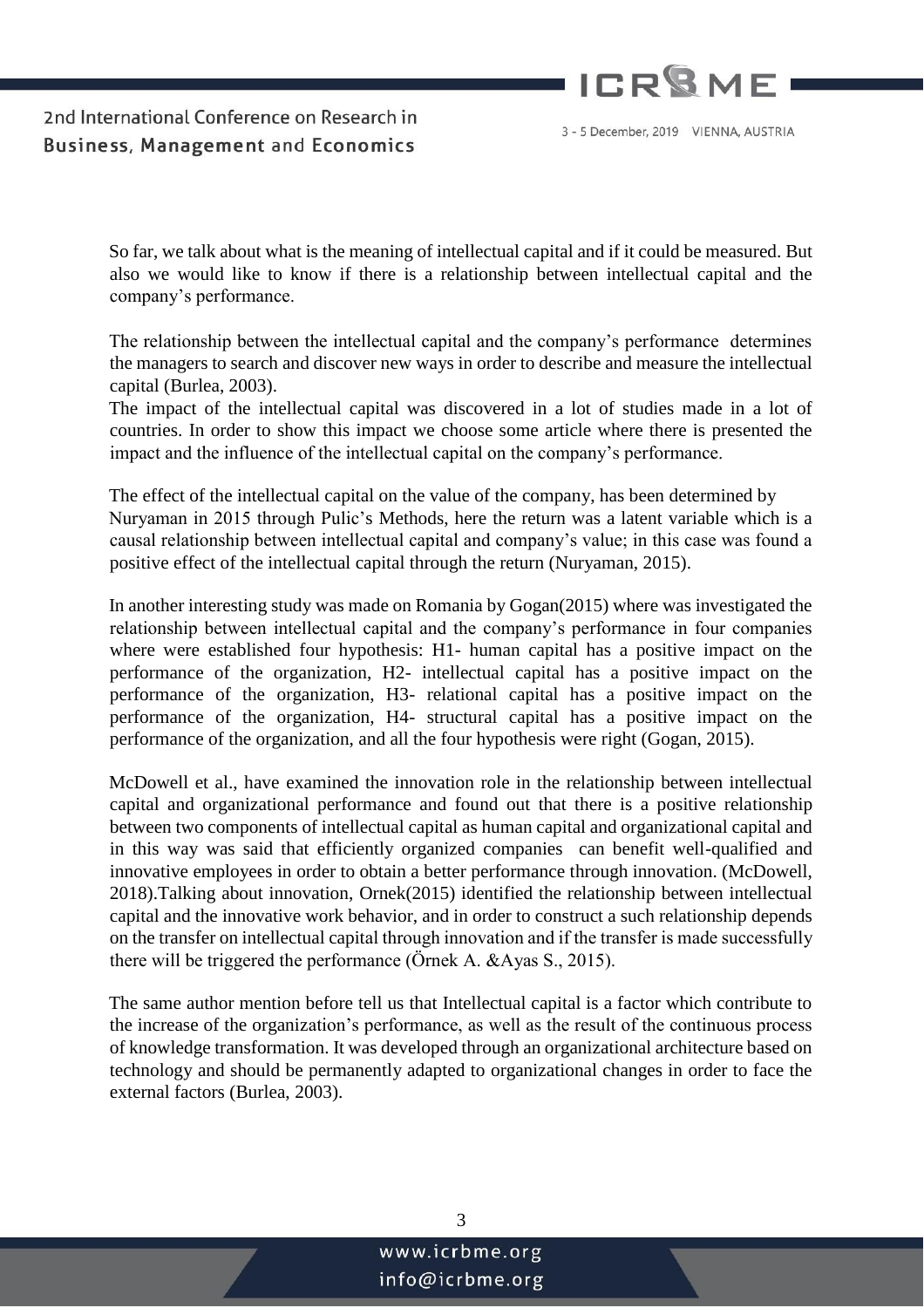

### **3. Methodology**

In order to mad this study, we have made a research for the all companies listed on the Bucharest Stock Exchange from the pharmaceutical field and collect the financial dates in order to compute the indicators : ROA, ROE and other variables which we have taken into consideration

as: Turnover, Total Assets. The companies taken into consideration for our analysis are: Zentiva, Farmaceutica Remedia, Antibiotice Iași, Biopharma and Ropharma. We made the analyze for five years starting from 2013 to 2018. In order to compute the indicators we have taken into consideration the following elements: equity, total assets, total debts and net income. Because our purpose is to see if there is a relationship between intellectual capital and performance companies we used the directs methods mention before for measure the intellectual capital: Market Value Added and Economic Value Added. In order to calculate this methods we used the elements that composed them: market capitalization, interest expenses, operating result after taxes, invested capital. In order to calculate the methods mentioned before we had to calculate the weighted average cost of capital and in this way the interest rate was as a ratio between the interest expenses and the total debts and the cost of capital was approximate with ROE. All the data were processed in Eviews. The econometric analysis is based on four regressions with panel data. There are more models of panel data and the first distinction is that one based on fixed effects models and random effect models and in our paper the fixed effects were more appropriated.

### **4. Results**

The data used in this paper are: MVA, EVA, ROA, ROE and TA and CA and the source was Bucharest Stock Exchange. The analysed period was 2013-2015 and the data are from the five listed companies.

#### **4.1. Descriptive statistics**

In the figure 1, there is presented the evolution and the correlation between ROE and ROA. As it can be seen in the chart, they have approximately the same evolution, but in what concerns ROE, its value are larger than the values of ROA. Even if this happens , seeing their evolution there is a common stochastic trend, so there is possible to exist a cointegration relationship. Even if there is a cointegration relationship between ROA and ROE.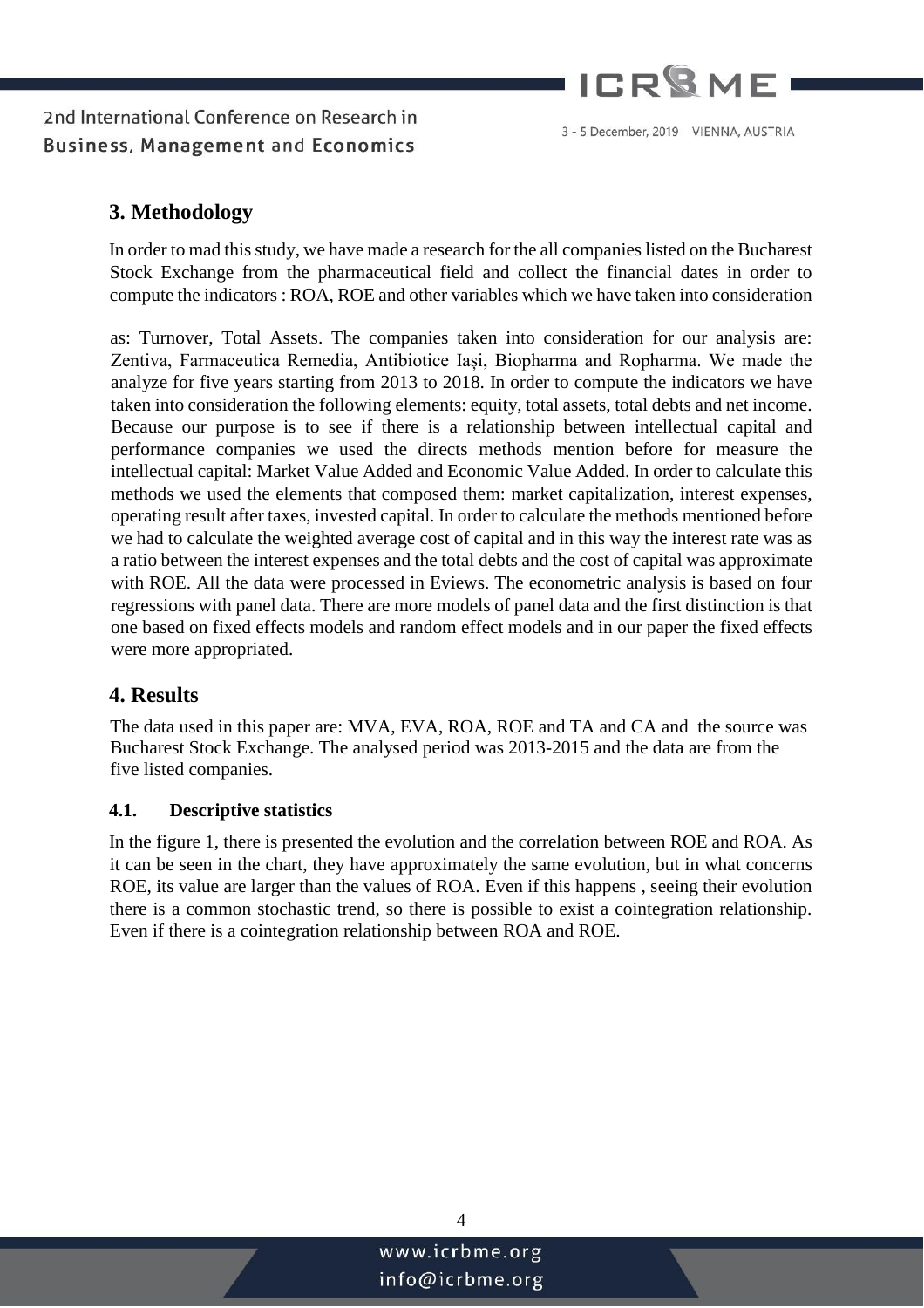# **ICR<sup>Q</sup>ME**

2nd International Conference on Research in **Business, Management and Economics** 

3 - 5 December, 2019 VIENNA, AUSTRIA



*Source: author's work*

Further, we will present the evolution of MVA and EVA, in the next two charts.



*Figure 2. Evolution MVA* 

*Source: author's work*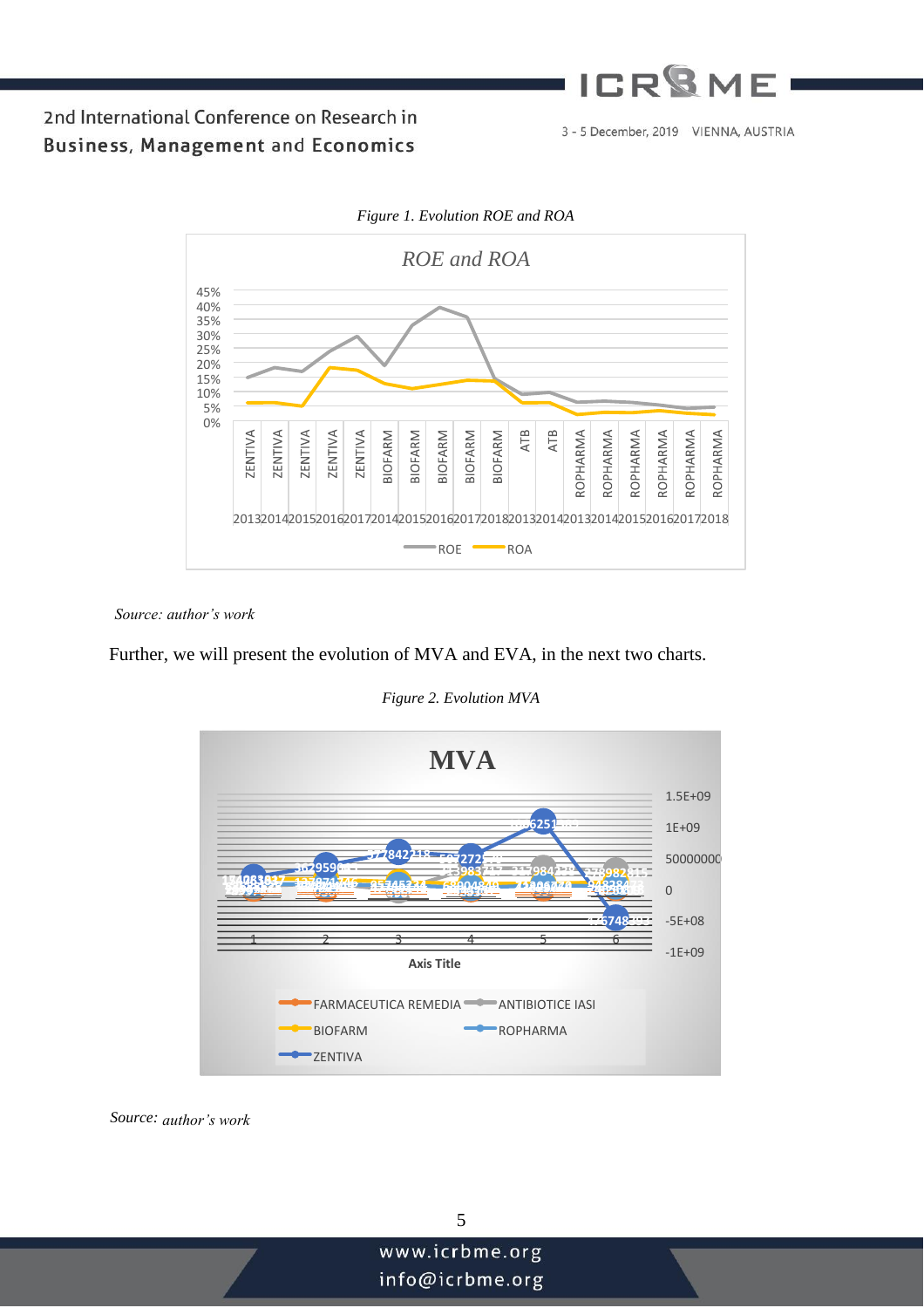

> In the previous chart, is presented the evolution MVA for all five analyzed companies. Farmaceutica Remedia, Antibiotice Iasi, Ropharma and Biofarm have approximately the same evolution, but Zentiva has a very different trend and it register two very different values in the two last years of evolution. In 2017 it has a big and positive value but in 2018 it has a big and negative value. This happens because the market capitalization is approximately 4 times higher than equity.

In what concerns the evolution of EVA, it is presented in the following chart.



*Figure 3. Evolution EVA*

#### *Source*: author's work

Here, Biofarm, Ropharma and Farmaceutica Remedia have approximately the same trend, but in contrast to MVA, Zentiva does not have negative values in none year only a big and positive value in 2018. But the company which stands out is Antibiotice Iasi, which until 2015 has the same trend as the other companies , but from 2016 till 2018 has only negative values. This happens because the invested capital and the cost of capital are increasing.

#### **4.2. Econometric analysis**

First, it were estimated the following regressions: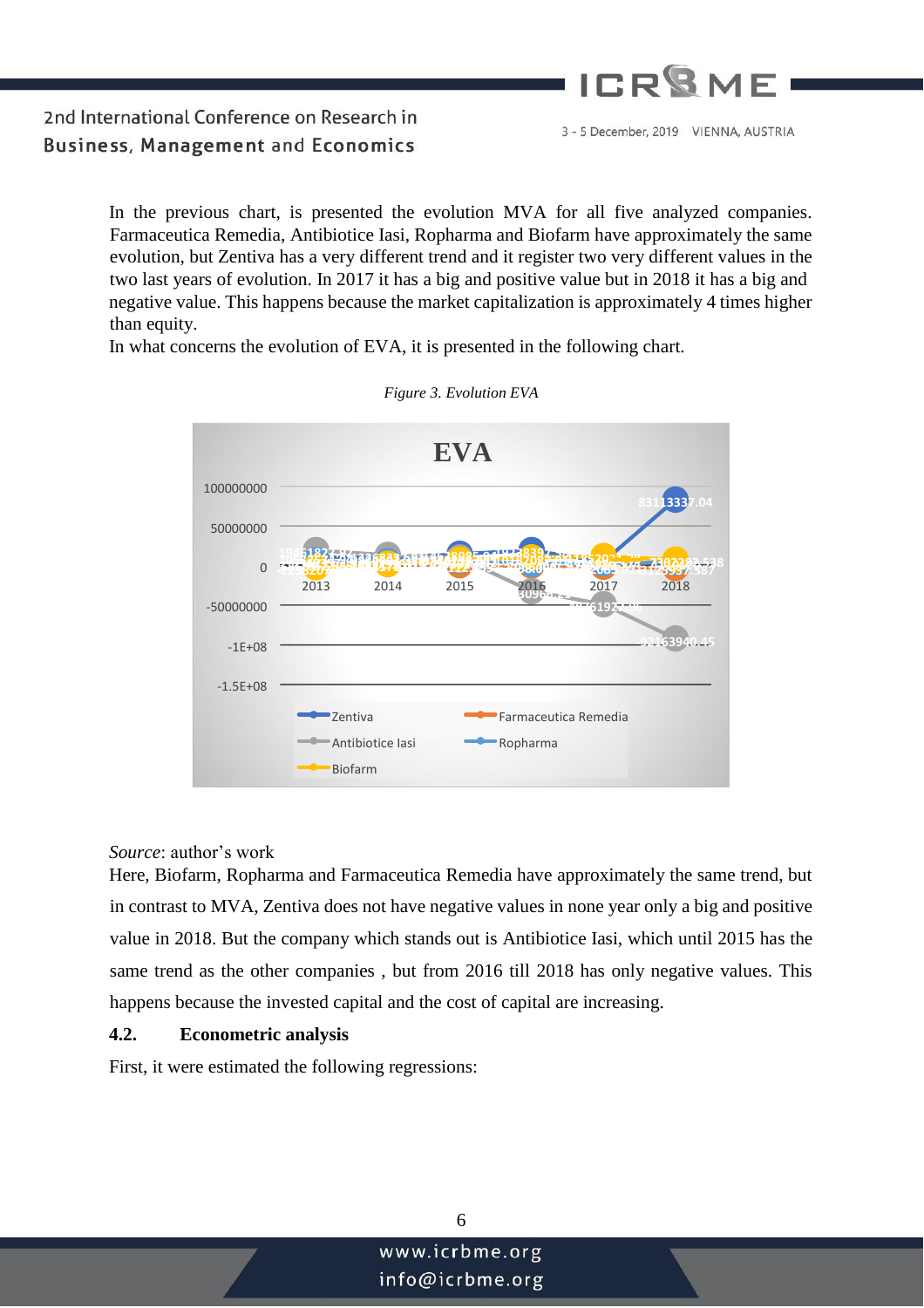## **ICR<sup>Q</sup>MF**

2nd International Conference on Research in **Business, Management and Economics** 

3 - 5 December, 2019 VIENNA, AUSTRIA

$$
ROE = a + \alpha_1 \times LEVA + \alpha_2 \times LCA + \varepsilon \qquad (1)
$$

$$
ROA = b + \beta_1 \times MVA + \beta_2 \times TA + \varepsilon \tag{2}
$$

Where:

 $\alpha_1$ ,  $\beta_1$  = coefficients

LEVA=Logarithmic Evaluated Value Added

MVA= Market Value Added ROE=Return on Equity ROA=Return on Assets LCA= Logarithmic Turnover a,  $b = constant \Box$ =error

Hypotheses:

*H1:EVA has a positive impact on company's performance* 

*H2: MVA has a positive impact on company's performance* 

\*\*\* In order to estimate the model we have to mention that for EVA and MVA were taken into consideration only the positive values.

*Table 1. Regression panel analysis for ROE-dependent variable* 

| Independent     | Dependent variable | Prob.  |
|-----------------|--------------------|--------|
| variables       | <b>ROE</b>         |        |
| <b>LEVA</b>     | $0.04*$            | 0.0261 |
| <b>LCA</b>      | $0.25*$            | 0.0335 |
| <b>CONSTANT</b> | $-5.57*$           | 0.0170 |

Significant at \*p< 0.1; \*\*p<0.05; \*\*\*p<0.03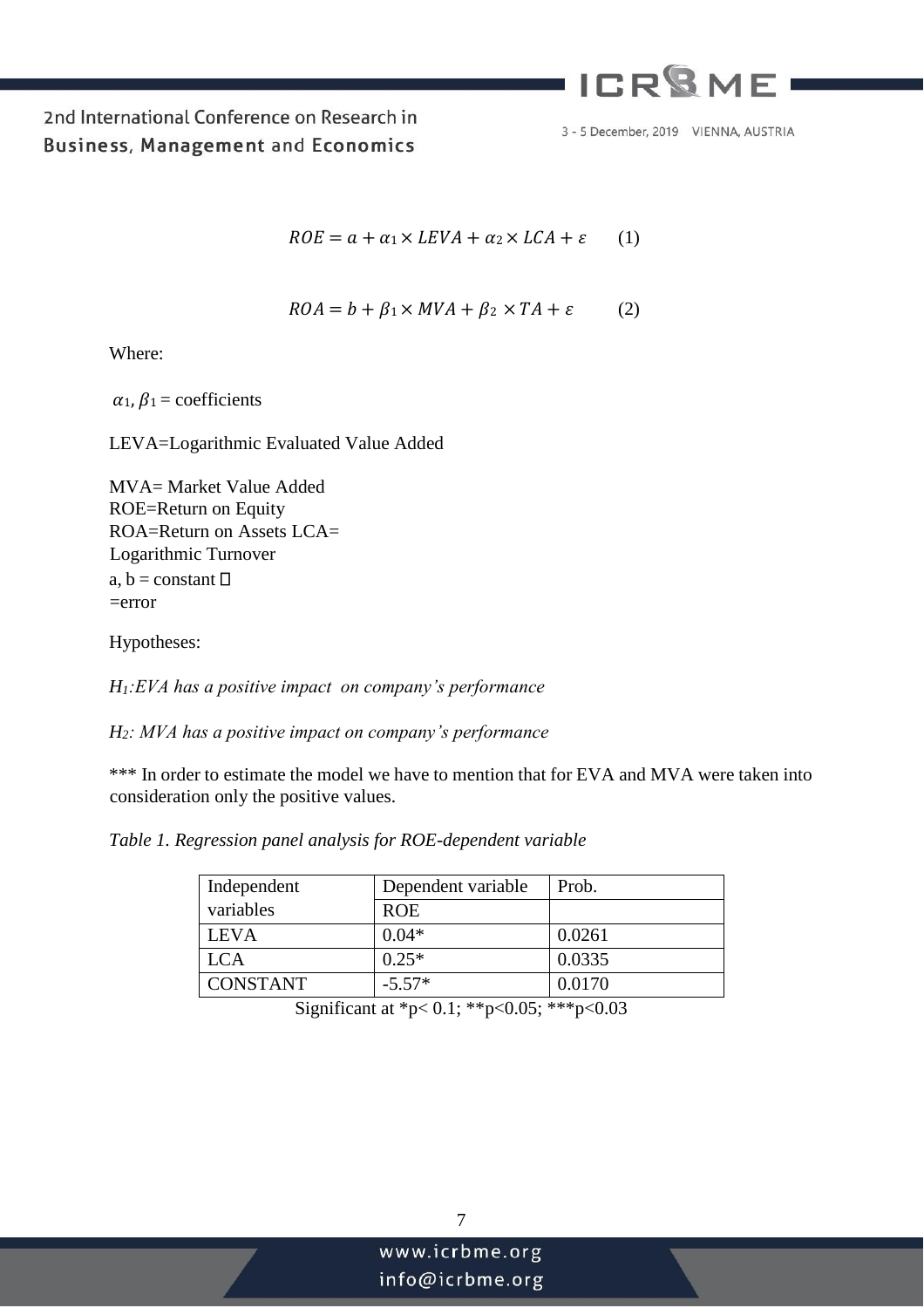# **ICP<sup>Q</sup>ME**

## 2nd International Conference on Research in **Business, Management and Economics**

| Table 2. Regression panel analysis for ROA-dependent variable |                 |                    |        |
|---------------------------------------------------------------|-----------------|--------------------|--------|
|                                                               | Independent     | Dependent variable | Prob.  |
|                                                               | variables       | <b>ROA</b>         |        |
|                                                               | <b>MVA</b>      | $1.51*$            | 0.0023 |
|                                                               | TA              | $-1.60*$           | 0.0161 |
|                                                               | <b>CONSTANT</b> | $0.10*$            | 0.0001 |
|                                                               |                 |                    |        |

Significant at \*p< 0.1; \*\*p<0.05; \*\*\*p<0.03

*Source*: author's work

*Source*: author's work

In order to estimate the model for the first dependent variable, the data were tested with Panel EGLS method.

All the probabilities are smaller than 5 % (fixed value) Prob. LEVA=0,0261, Prob.LCA=0,0.0335 and the constant term also is significant with a probability of 0.0170. In what concerns the Effects Specification, R-squared is equal to 0.848861 , and this show us an

influence of approximately 85%. With all the probabilities, for a significant level of 5%  $H_1$  is accepted , so EVA has a positive impact on company's performance and model is:

 $ROE = -5.57 + 0.04 \times LEVA + 0.25 \times LCA + \varepsilon$  (3)

In order to estimate the model for the second variable, the data were estimated with Panel EGLS Method.

Here all the probabilities are smaller than 5 % (significant level): Prob.MVA=0.0023, Prob. TA= 0.0161 and also the constant is significant with a probability equal to 0.0001. For Effects Specification R-squared is 0.829410, fact which show us an influence of 82,94 %. With all the probabilities presented,  $H_2$  is accepted MVA has a positive impact on company's performance and the model is:

$$
ROA = 0.10 + 1.51 \times MVA - 1.60 \times TA + \varepsilon
$$
 (4)

In order to make as short review of what we have made, we can say that both models proposed by us are viable, there exist a positive correlation between the dependent and independent variable, they are significant, so the intellectual capital has impact on financial performance of our tested companies.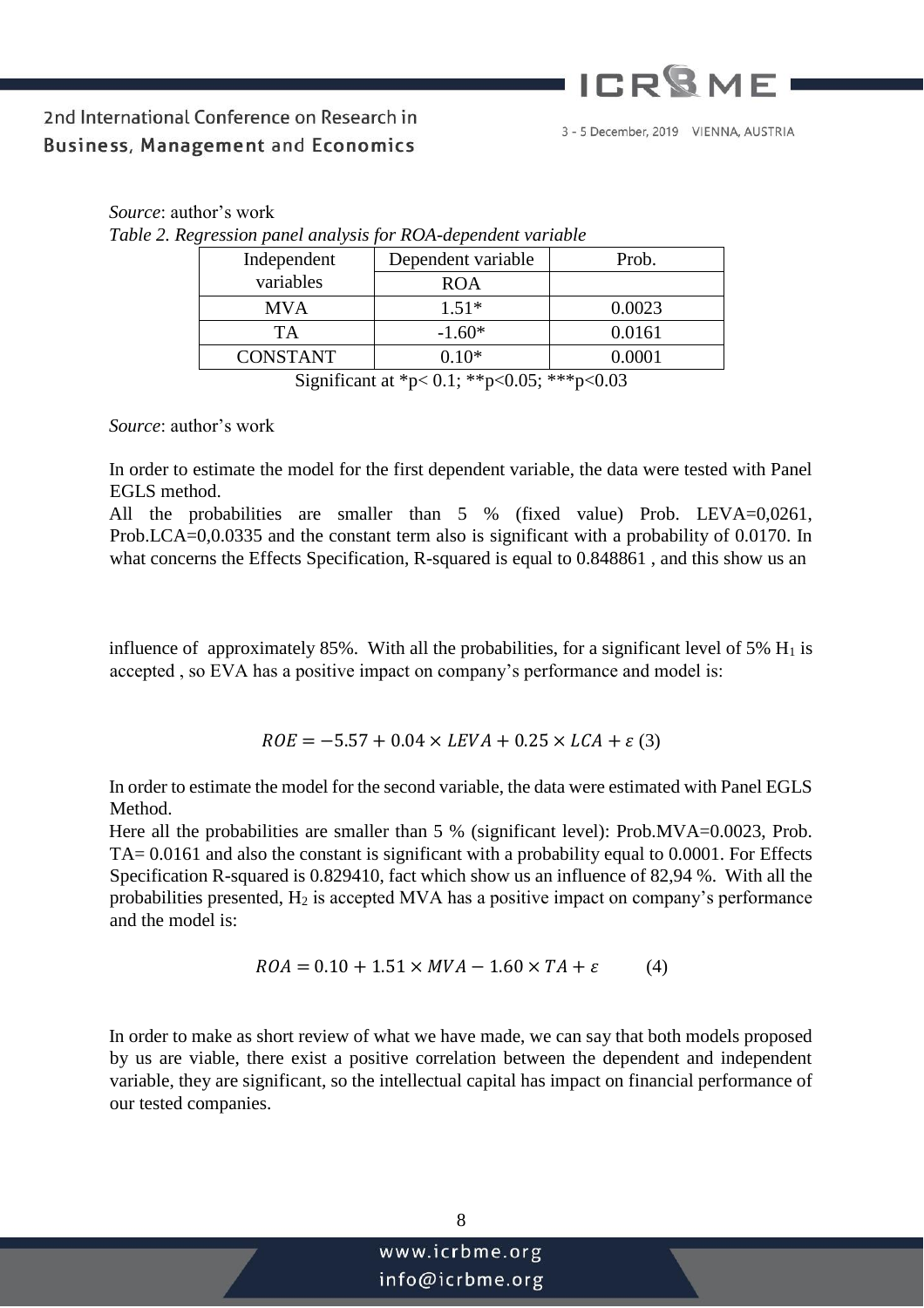## ICP<sup>Q</sup>ME

## 2nd International Conference on Research in **Business, Management and Economics**

3 - 5 December, 2019 VIENNA, AUSTRIA

After we have estimated the first two regression in order to see if the intellectual capital has an impact on the company's performance we have estimated another two regressions in order to see if there is a relationship between company's performance and intellectual capital.

| $MVA = a + \alpha_1 \times ROA + \alpha_2 \times TA + \varepsilon$ | (5) |
|--------------------------------------------------------------------|-----|
| $LEVA = b + \beta_1 \times ROE + \beta_2 \times LCA + \varepsilon$ | (6) |

Hypotheses:

#### *H1:MVA has a positive impact on company's performance*

#### *H2: LEVA has a positive impact on company's performance*

\*\*\* In order to estimate the model we have to mention that for EVA and MVA were taken into consideration only the positive values and after we run we run the tests we have to mention that out constant is not significant so we have decided to take it out from our model.

*Table 3. Regression panel analysis for MVA-dependent variable* 

| Independent                                                                | Dependent variable | Prob.  |
|----------------------------------------------------------------------------|--------------------|--------|
| variables                                                                  | <b>MVA</b>         |        |
| <b>ROA</b>                                                                 | $2.53E+09$         | 0.0015 |
| <b>TA</b>                                                                  | 0.822869           | 0.0156 |
| <b>CONSTANT</b>                                                            | $-2.73E+08$        | 0.0475 |
| $C'$ $C''$ $A' + B'$ $C''$ $A'' + C''$ $C''$ $D''$ $D''$ $D''$ $D''$ $D''$ |                    |        |

Significant at \*p< 0.1; \*\*p<0.05; \*\*\*p<0.03

*Source*: author's work

*Table 4. Regression panel analysis for LEVA-dependent variable* 

| Dependent variable | Prob.  |
|--------------------|--------|
| <b>ROE</b>         |        |
| 5.642024           | 0.0005 |
| 0.758584           | 0.0000 |
|                    |        |
|                    |        |

Significant at \*p< 0.1; \*\*p<0.05; \*\*\*p<0.03

info@icrbme.org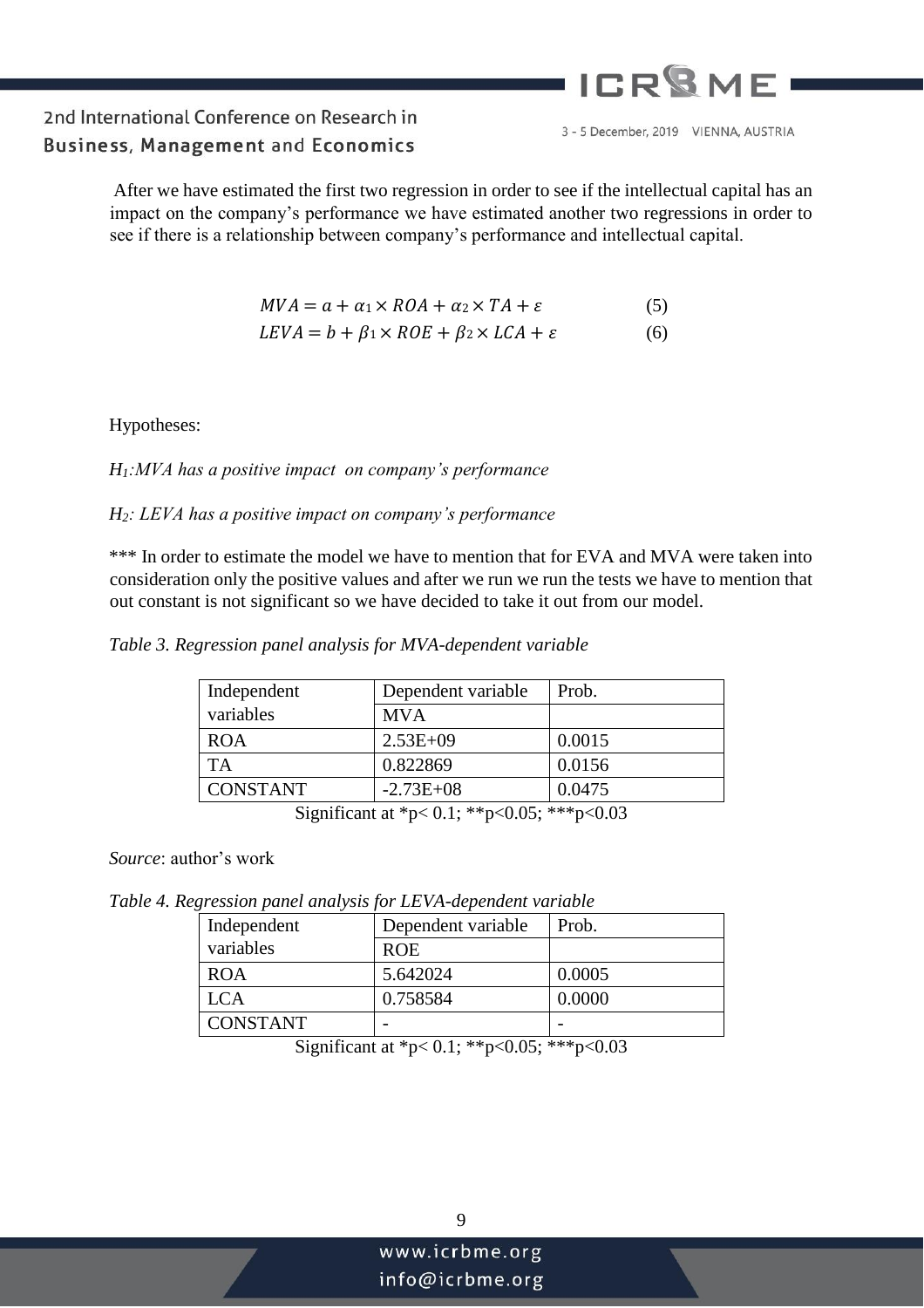# **ICR<sup>Q</sup>MF**

## 2nd International Conference on Research in **Business, Management and Economics**

3 - 5 December, 2019 VIENNA, AUSTRIA

*Source*: author's work

| $\alpha$ , cooled penior enter following the first energies for the resort |                    |           |
|----------------------------------------------------------------------------|--------------------|-----------|
| Independent                                                                | Dependent variable | Prob.     |
| variables                                                                  | <b>MVA</b>         |           |
| <b>ROA</b>                                                                 | $2.53E+09$         | 0.0015    |
| <b>TA</b>                                                                  | 0.822869           | 0.0156    |
| <b>CONSTANT</b>                                                            | $-2.73E+08$        | $-0.0475$ |
| $\sim$                                                                     |                    | .         |

*Table 5. Regression panel analysis for MVA-dependent variable* 

*Table 6. Regression panel analysis for LEVA-dependent variable* 

| Independent     | Dependent variable | Prob.  |
|-----------------|--------------------|--------|
| variables       | <b>LEVA</b>        |        |
| <b>ROE</b>      | 6.011174           | 0.0005 |
| LCA             | 1.150260           | 0.0172 |
| <b>CONSTANT</b> | $-7.699379$        | 0.3867 |

 $MVA = (-2.73E + 0.8) + (2.53E + 0.9) \times ROA + 0.822869 \times TA + \varepsilon$ 

 $LEVA = -7.699379 + 6.011174 \times ROE + 1.150260 \times LCA + \varepsilon$ 

#### **Conclusions**

After our research about intellectual capital, we could found that there a lot of definitions given to it, but there is not an unanimously accepted but many of them refers to notions like knowledge, experience, intangible assets. Talking about the measurement of intellectual capital we could see that there are qualitative methods but there are also quantitative which helps us to see it in a numeric form. We used the direct methods Evaluated Value Added and Market Value Added in order to measure intellectual capital and in order to measure the performance companies we used Return on Equity, Return on Assets.

In order to see if there is a relationship between intellectual capital and company's performance we have made a panel model. The results obtained after we have estimated the models shown us an impact of EVA and MVA on company's performance and also an impact of ROA and roe on intellectual capital.

So, we can say that there is a relationship between intellectual capital and company's performance.